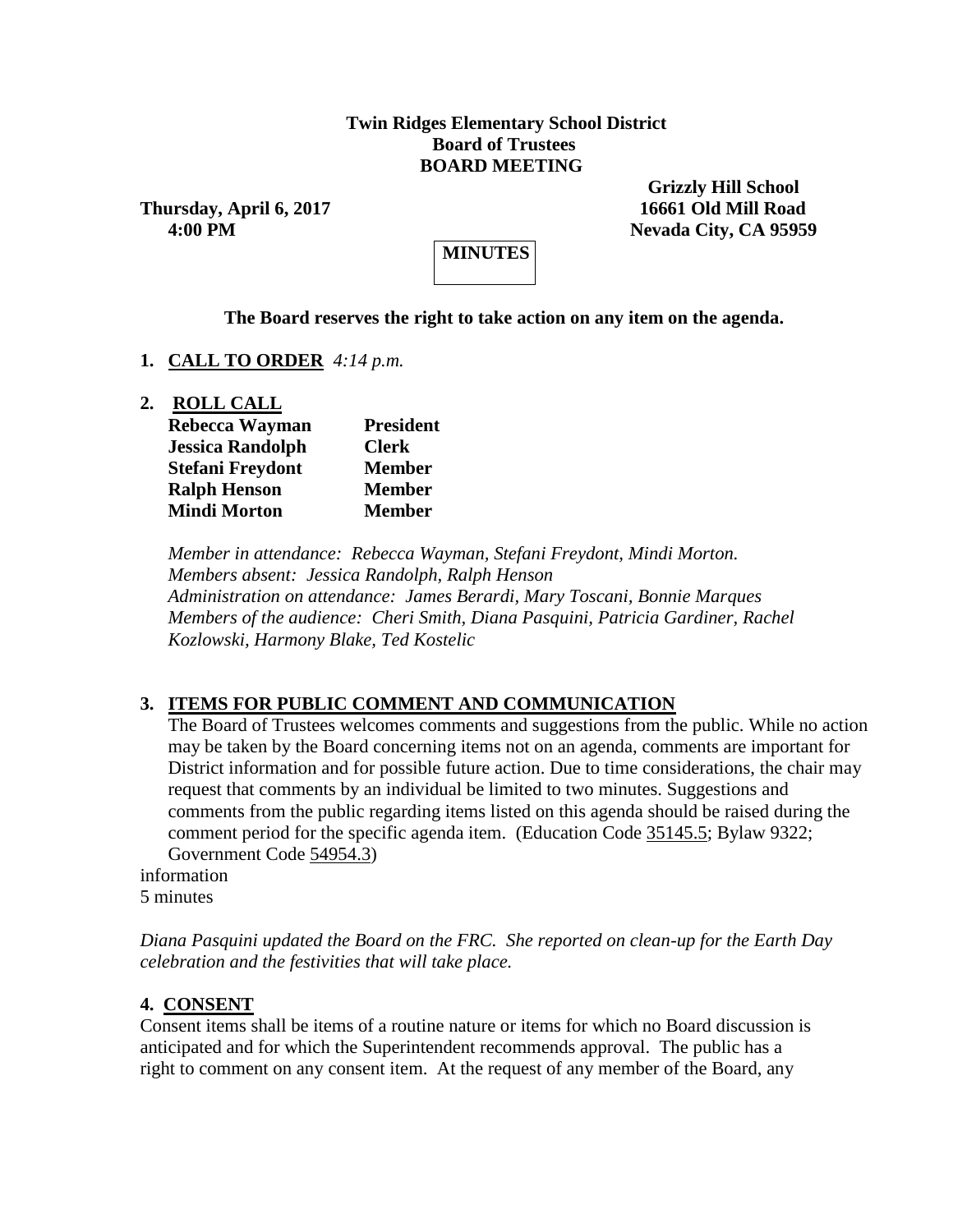item on the consent agenda shall be removed and given individual consideration for action as a regular agenda item.

# **4.1 THE BOARD WILL APPROVE THE APRIL 6, 2017 AGENDA**

## **4.2 THE BOARD WILL APPROVE THE MARCH 14, 2017 MINUTES**

### **4.3 APPROVE WARRANTS**

(green backup

## **4.4 ACCEPT TRTA SUNSHINE**

(white backup)

## **4.5 REVIEW OF QUARTER THREE OF UNIFORM COMPLAINT** No complaints were filed.

# **4.6 ACCEPT LETTER OF RESIGNATION FROM SCOTT DEFALCO**

(salmon backup)

*Mindi Morton moved and Stefani Freydont seconded to approve Consent Items 4.1 – 4.6. 3-0*

# **5. RESOLUTION # 17-04: ACKNOWLEDGEMENT OF KAREN PEAKE'S YEARS OF SERVICE WITH GRIZZLY HILL SCHOOL**

information/discussion 3 minutes

*Stefanie Freydont moved and Stefani Freydont seconded to approve Resolution #17-04: Acknowledgement of Karen Peake's Years of Service with Grizzly Hill School. Ayes:3, Absent:2*

# **6. TEACHERS REPORT**

information 5 minutes

a. Washington School Enrollment

| $\tilde{\phantom{a}}$<br>Grade | $\mathbf{r}$<br>A | $\check{~}$ | . . |  |  | m<br>`otal |
|--------------------------------|-------------------|-------------|-----|--|--|------------|
| <b>Students</b>                | ີ                 | -           | ∼   |  |  |            |

### b. Grizzly Hill School Enrollment

| Grade           | TK/K           |                 |   | - |                  | O | о | m<br>Total |
|-----------------|----------------|-----------------|---|---|------------------|---|---|------------|
| <b>Students</b> | <b>IV</b><br>້ | $\epsilon$<br>∸ | - |   | $\sqrt{ }$<br>ΙV |   |   | 80         |

*Cheri Smith reported that everyone is gearing up for Spring Break and that the Grizzly Hill teachers are extremely frustrated by the lack of response for Certificated substitutes. Patricia Gardiner reported that things are going real good at Washington. They have had positive press from ABC 10 News and Capitol Weekly.*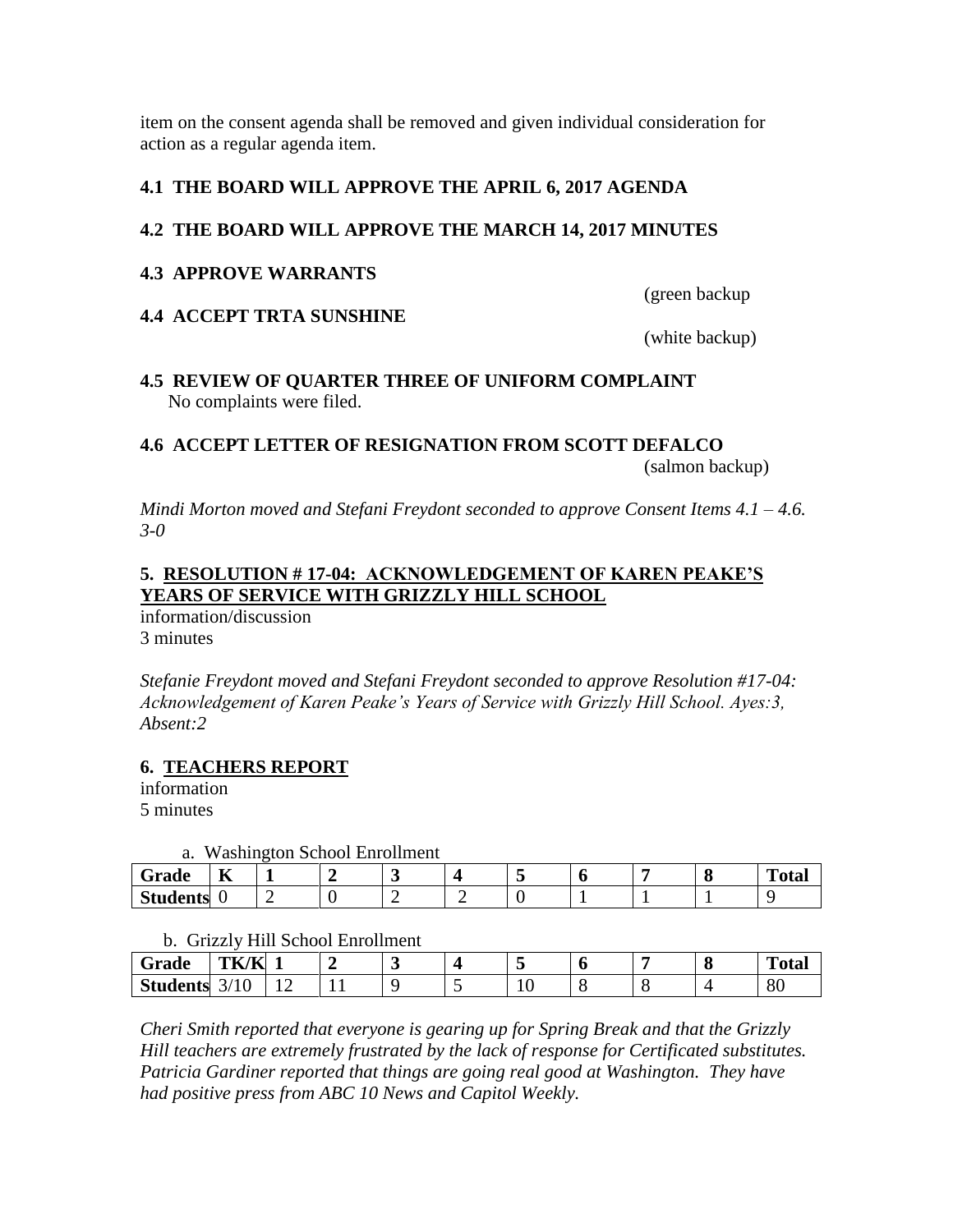# **7. TECHNOLOGY: PLAN/TESTING/BIIG**

information/action 10 minutes

*James Berardi discussed the need to update technology district wide. He is looking into going into desktops because they are sturdier and they will run about \$17,000. He received a waiver to do paper and pencil testing this year. We need to make a decision regarding technology by summer. BIIG is back on the table and they are looking at putting Washington back on as well.*

# **8. WASHINGTON SCHOOL OVERNIGHT FIELD TRIP TO THE BAY AREA**

Proposed field trip to the Bay Area action 5 minutes (blue backup)

*Trish Gardiner presented information and hand-outs regarding Washington's overnight field trip. Mindi Morton moved and Stefanie Freydont seconded to approve the Washington School Overnight Field Trip to the Bay Area. 3-0*

## **9. IN LIEU UPDATE**

information/discussion 5 minutes

*James Berardi informed the Board that In Lieu has gone back and forth. Yuba River Charter is having a financial shortage which may change their interest in working with us. Grass Valley School District is moving forward and talked to their attorneys. Attorneys for GVSD and NCSD were going to talk after the last meeting which was attended by Mary Toscani.. Nevada City School of the Arts still wants to move forward and their charter has been approved for 1 year by the Nevada County Office of Education*

#### **10. MEMORANDUM OF UNDERSTANDING FOR EDUCATIONAL SERV ICES BETWEEN TWIN RIDGES ELEMENTARY SCHOOL DISTRICT AND NEVADA CITY SCHOOL DISTRICT**

information/discussion/action 10 minutes (pink backup)

*Tabled*

**11. ACCEPT TRACK STIPEND OF \$500.00** action 3 minutes

*Tabled*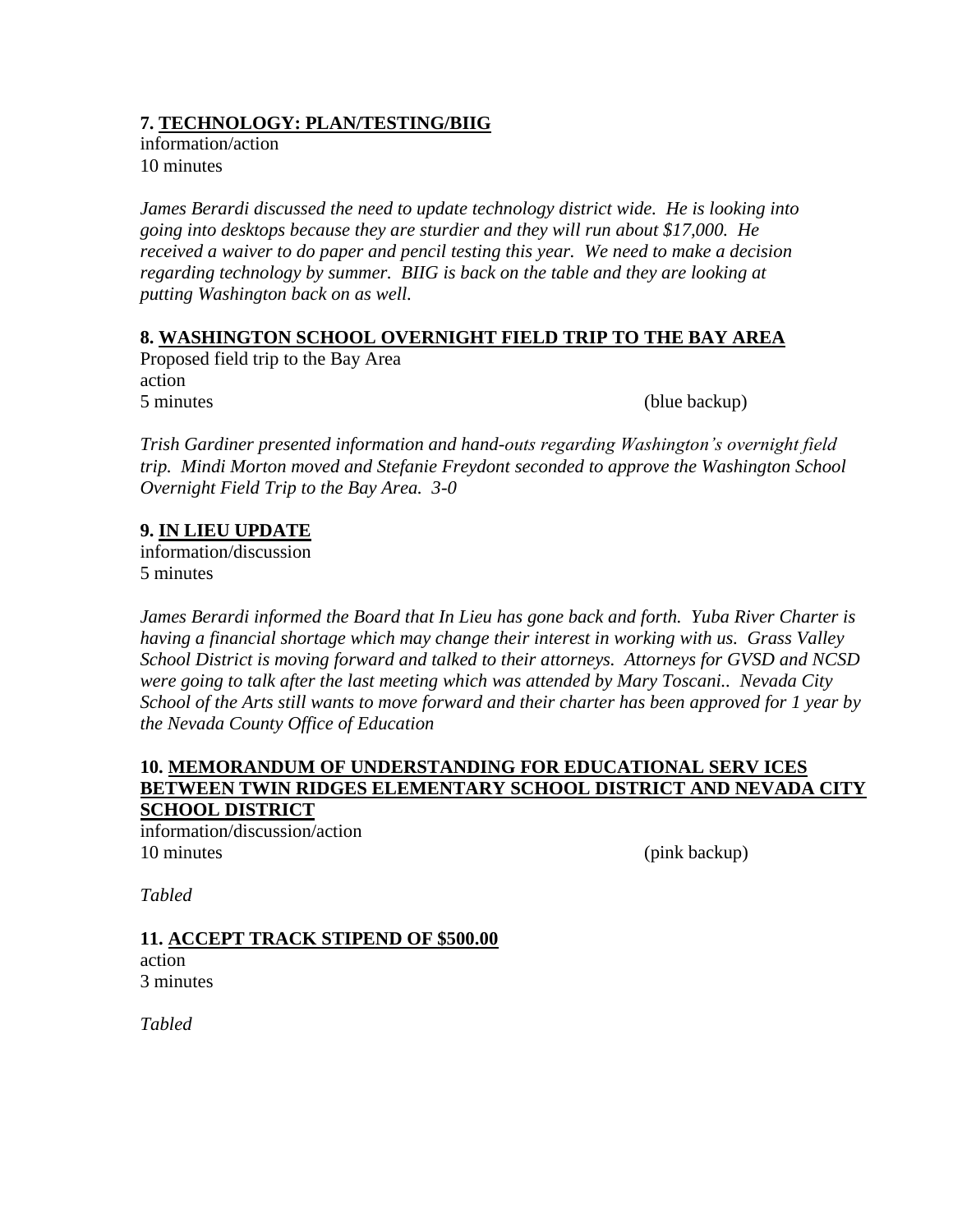## **12. INCREASE SUB PAY**

action 3minutes

*James Berardi informed the Board that the current county wide full day pay is \$100 and \$50 for half day. We are paying \$115 for full day and \$60 for half day and would like to raise it to \$125 for full day and \$70 for half day. Wednesdays are counted as full days. Rebecca Wayman moved and Mindi Morton seconded to approve the increase of sub pay to \$125 for full day and \$65 for half day. 3-0*

# **13. LCAP UPDATE**

information 3 minutes

*James Berardi informed the Board that during the last staff meeting he went over the entire process with the staff and he hopes that they felt informed. He invited them to participate at any level that they choose.* 

## **14. REINVEST INTEREST**

discussion/action 3 minutes (white backup)

*Discussion ensued. Stefanie Freydont moved to reinvest the interest from the Raymond James portfolio, Mindi Morton seconded. More discussion ensued. Mindi Morton made an amendment that the discussion/action on reinvesting the interest be tabled until the May 2017 TRESD School Board Meeting. Stefanie Freydont seconded. 3-0*

# **15. DEFICIT SPENDING**

discussion/action 15 minutes

*Rebecca Wayman stated that the Budget Committee continued discussion from last month. Discussion ensued. The need for guidance and goals setting for the Budget Committee was discussed so that they may know what we are trying to accomplish and build toward that. Rebecca Wayman suggested that the immediate goal should be on planning and ideas until Stefanie Freydont returns. Action was tabled. 3-0*

# **16. POTENTIAL IDEAS FOR NEW DISTRICT DIRECTION**

discussion/action 20 minutes

*Rebecca Wayman discussed a more cohesive & focused vision and plans for engaging students where they are with lots of support for teachers. James Berardi provided some specific kinds of ideas which included support for families & student success: which may include things like preschool, feeder programs, place based, before and after school programs, instruction outside*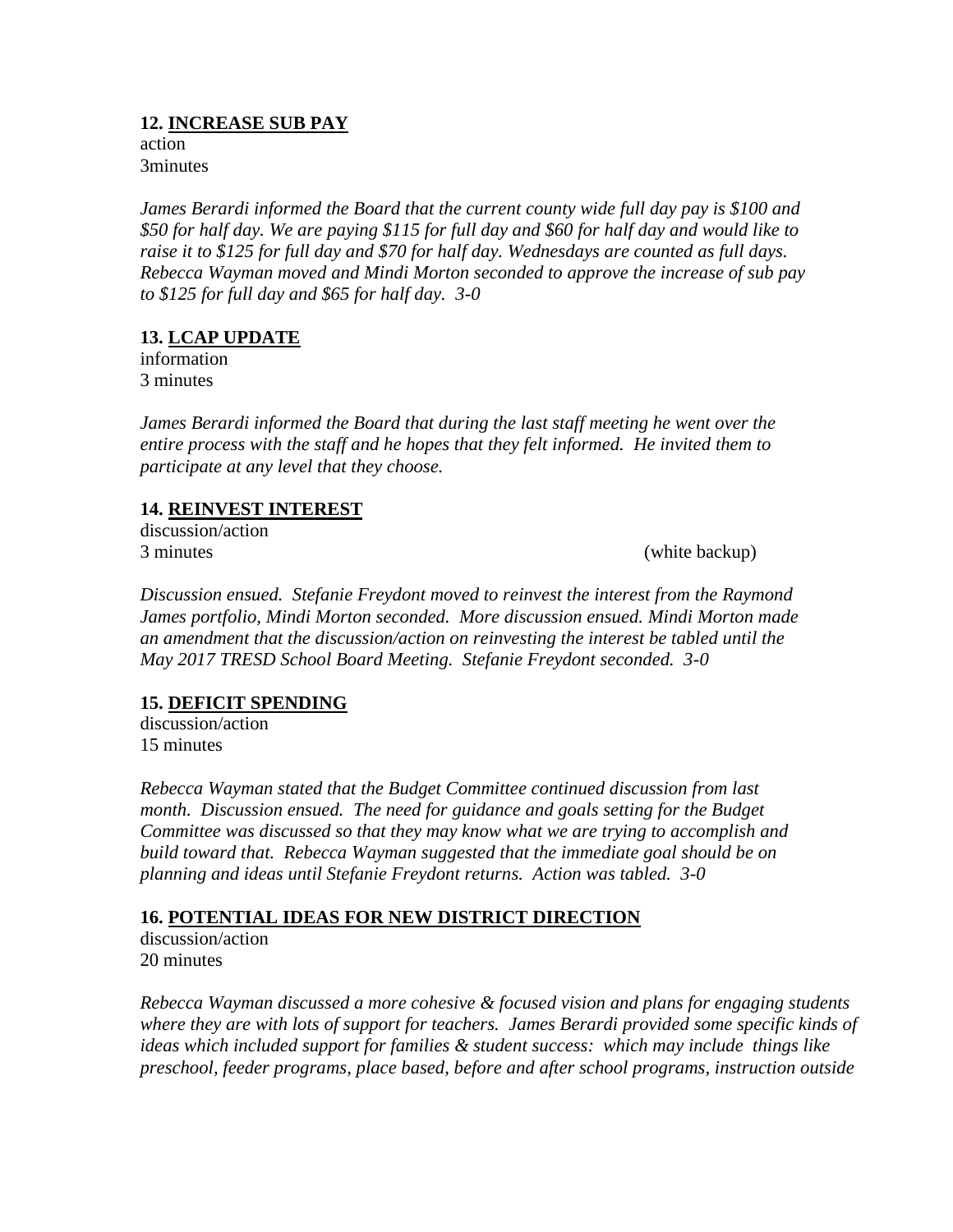*of class rooms (outdoors etc.), video conferencing, video field trips, adventure learning, and having more transportation (buying a couple more vans). No action was taken.*

## **17. RESOLUTION NO. 17-05: ELIMINATION OF CERTAIN CLASSIFIED STAFF FOR THE ENSUING 2017-2018 SCHOOL YEAR**

Reduction in force of Classified staff action (blue backup) (blue backup) 3 minutes

*Mindi Morton moved and Stefanie Freydont seconded to approve Resolution # 17-05: Elimination of Certain Classified Staff for the ensuing 2017-2018 School Year. Ayes: 3, Absent: 2*

## **18. PUBLIC COMMENT**

At this time, we open the meeting for any public comments regarding the following Closed Session item.

# **19. ADJOURN TO CLOSED SESSION** *6:25 p.m.*

### **20. CLOSED SESSION**

Labor Negotiations

For closed session discussions concerning labor negotiations pursuant to Government Code 54957.6.

# **21. RECONVENE FROM CLOSED SESSION** *6:53 p.m.*

*Nothing to report.*

# **22**. **FUTURE AGENDA ITEMS**

*In lieu MOU for educational services (TRESD/NCSD) Track stipend*

### **23. ADJOURNMENT** *6:56 p.m.*

*Stefanie Freydont moved and Rebecca Wayman seconded to adjourn. 3-0*

### **The agenda was posted 72 hours prior to the meeting at 16661 Old Mill Road, Nevada City, CA 95959**

Notice: In compliance with the Americans with Disabilities Act, if you need special assistance to access the Board meeting room or to otherwise participate at this meeting, including auxiliary aids or services, contact the Twin Ridges Elementary School District office at 530.265.9052 ext. 201 at least 48 hours before the scheduled Board meeting so that we may make